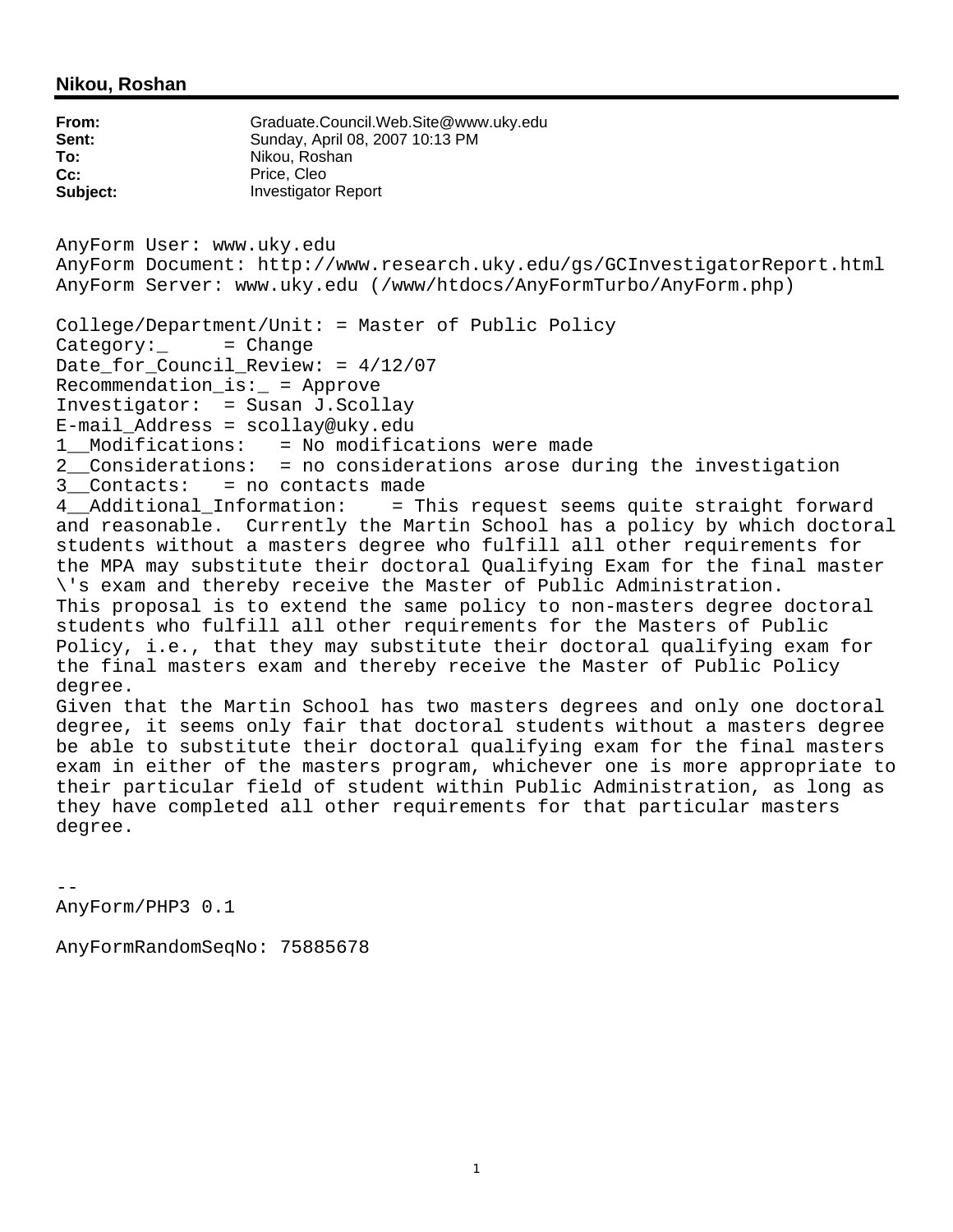# **UNIVERSITY SENATE ROUTING LOG**

# **Proposal Title:**

Name/email/phone for proposal contact:

**Instruction**: To facilitate the processing of this proposal please identify the groups or individuals reviewing the proposal, identify a contact person for each entry, provide the consequences of the review (specifically, approval, rejection, no decision and vote outcome, if any) and please attach a copy of any report or memorandum developed with comments on this proposal.

| <b>Reviewed by: (Chairs, Directors, Faculty)</b><br><b>Groups, Faculty Councils, Committees,</b><br>etc) | <b>Contact person</b><br>Name (phone/email)     | <b>Consequences of</b><br><b>Review:</b> | Date of<br><b>Proposal</b><br><b>Review</b> | <b>Review</b><br><b>Summary</b><br><b>Attached?</b><br>$(yes$ or no) |
|----------------------------------------------------------------------------------------------------------|-------------------------------------------------|------------------------------------------|---------------------------------------------|----------------------------------------------------------------------|
| <b>Martin School Chair</b>                                                                               | Ed Jennings 257-5596<br>pub714@uky.edu          | approve                                  | $3 - 7 - 07$                                | see request form                                                     |
| <b>Martin School faculty Meeting</b>                                                                     | Ed Jennings 257-5596<br>pub714@uky.edu          | approve                                  | $3 - 7 - 07$                                | <b>NO</b>                                                            |
| DGS-MPP                                                                                                  | Dwight Denison 7-5742<br>dwight.denison@uky.edu | approve                                  | $3 - 6 - 07$                                | <b>No</b>                                                            |
| DGS-PHD                                                                                                  | Eugenia Toma 257-1156<br>Eugenia.Toma@uky.edu   | approve                                  | $3 - 6 - 07$                                | <b>NO</b>                                                            |
|                                                                                                          |                                                 |                                          |                                             |                                                                      |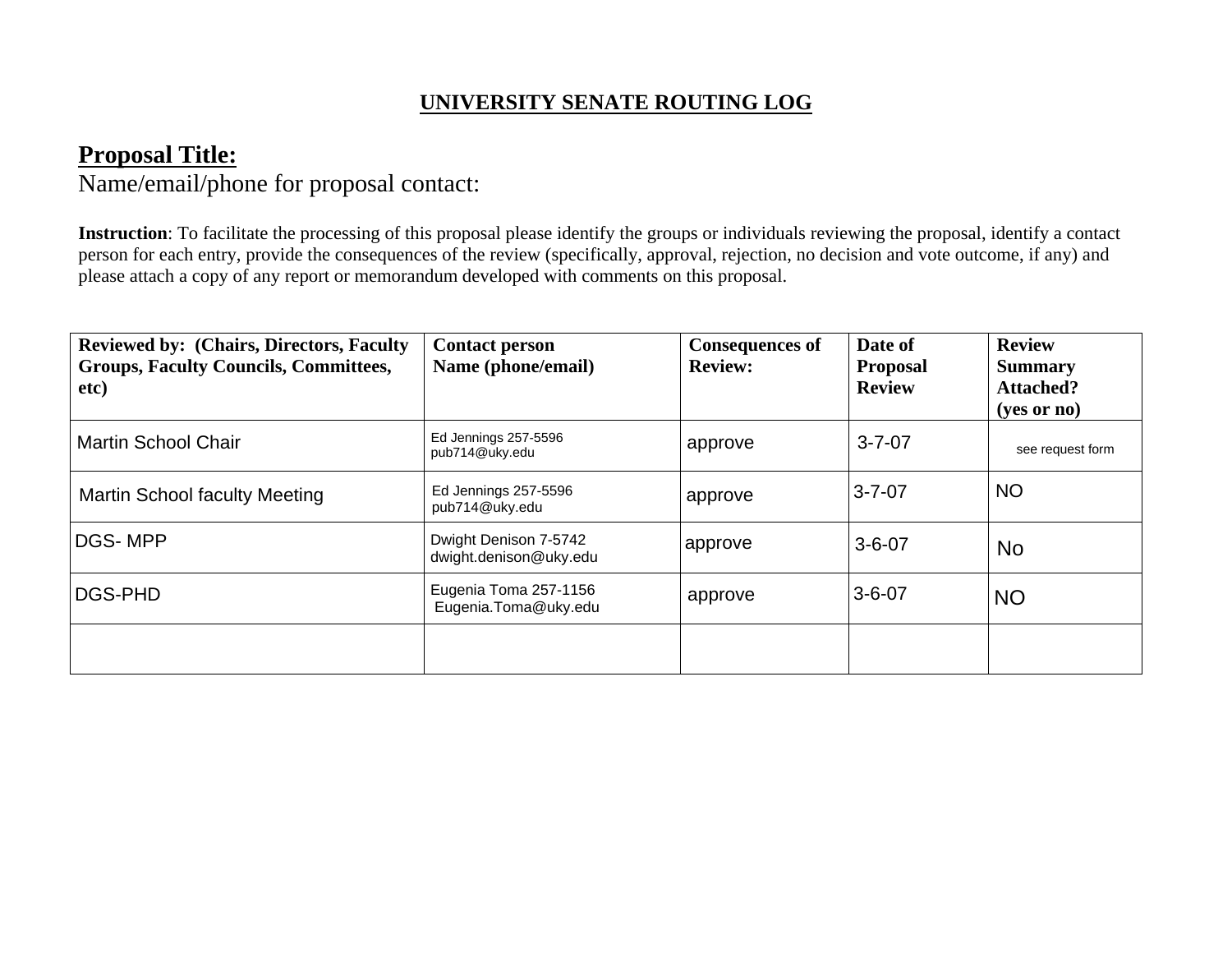## **UNIVERSITY OF KENTUCKY** REQUEST FOR CHANGE IN MASTERS DEGREE PROGRAM

| Program:                            | Master of Public Policy                           |                   |               |  |  |
|-------------------------------------|---------------------------------------------------|-------------------|---------------|--|--|
| Department/Division:                | Martin School of Public Policy and Administration |                   |               |  |  |
| College:                            | The Graduate School                               | Bulletin pp.      | G.S. p. $122$ |  |  |
| Degree Title (Old):                 | N/A                                               | Major (New): N/A  |               |  |  |
| CIP Code:                           | 44.0401                                           | HEGIS Code: 21021 |               |  |  |
| Accrediting Agency (if applicable): |                                                   |                   |               |  |  |

#### L. **CHANGE(S) IN PROGRAM REQUIREMENTS**

|                  |                                                                                                                                    | Current                                                                                                                | Proposed      |
|------------------|------------------------------------------------------------------------------------------------------------------------------------|------------------------------------------------------------------------------------------------------------------------|---------------|
| $\mathbf{I}$ .   | Number of transfer credits allowed<br>(Graduate School limit: 9 hours or 25% of<br>coursework)                                     |                                                                                                                        | N/A           |
| 2.               | Residence requirement (if applicable)                                                                                              |                                                                                                                        | N/A           |
| 3.               | Language(s) and/or skill(s) required                                                                                               |                                                                                                                        | N/A           |
| $\overline{4}$ . | Termination criteria                                                                                                               |                                                                                                                        |               |
| 5.               | Plan A requirements*                                                                                                               |                                                                                                                        |               |
| 6.               | Plan B requirements*                                                                                                               |                                                                                                                        |               |
| 7.               | Distribution of course levels required<br>(At least one half must be at $600+$ level & two thirds<br>must be in organized courses) | <u> 1980 - Andrea Stadt British Andrea Stadt British Andrea Stadt British Andrea Stadt British Andrea Stadt Britis</u> |               |
| 8.               | Required courses (if applicable)                                                                                                   |                                                                                                                        | See rationale |
| 9.               | Required distribution of courses within program<br>(if applicable)                                                                 |                                                                                                                        |               |
| 10.              | Final examination requirements                                                                                                     |                                                                                                                        | See rationale |

\* If there is only one plan for the degree, plans involving a thesis (or the equivalent in studio work, etc.) should be discussed under Plan A and those not involving a thesis should be discussed under Plan B.

NOTE: To the extent that proposed changes in 5, 6 or 8 above involve the addition of courses in other programs, please submit ondence from the other program(s) pertaining to the availability of such courses to your students.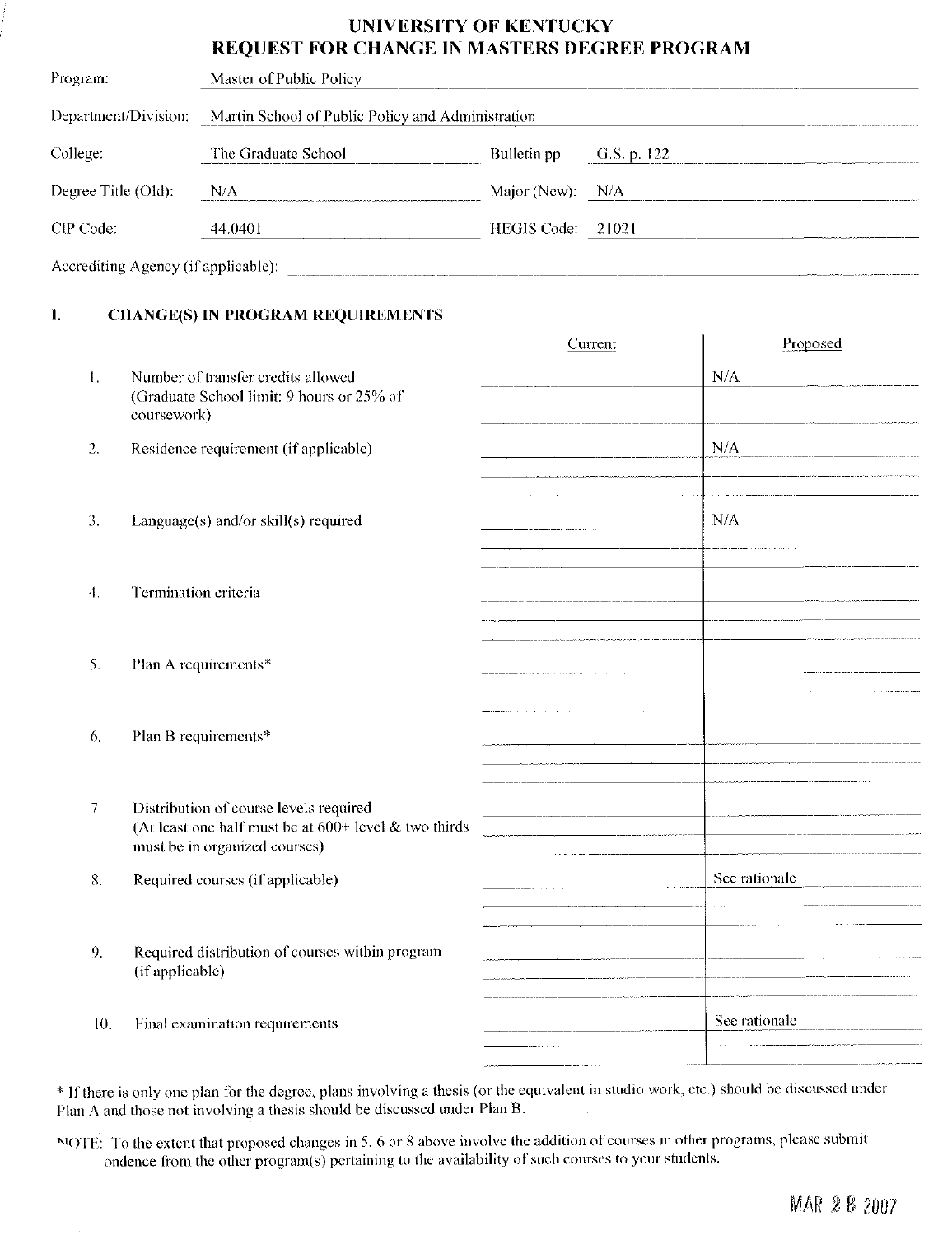### **UNIVERSITY OF KENTUCKY REQUEST FOR CHANGE IN MASTERS DEGREE PROGRAM** PAGE 2 of 2

 $11.$ Any other requirements not covered above

#### П. **RATIONALE FOR CHANGE(S)**

 $\ddot{\phantom{a}}$ 

If the rationale involves accreditation requirements, please include specific references to those requirements.

1. A Martin School PhD student may be awarded a Masters degree after passing the qualifying exam, but the student's advisory committee must approve, and the DGS must indicate approval by signing the student's application for a final master's exam.

2. All other requirements for the degree must be met. The student must file an application for degree via the Portal at MyUK.

3. Students with prior Master's degree. Students admitted to the doctoral degree program in Public Policy and Administration who hold a prior Master's degree in either Public Administration or Public

The Martin School of Public Policy and Administration offers programs of study leading to the Master of Public Administration, the Master of Public Policy and the Doctor of Philosophy in Public Administration. Currently, Martin School rules allow doctoral students who have filled all the other requirements for the MPA degree to substitute their qualifying exam for the final master's exam and to receive the MPA degree. This proposal seeks approval to allow a similar en passant degree for students who have filled the requirements for the MPP degree. The following rules will apply to students seeking an MPP or an MPA degree: 1. A Martin School Ph.D. student may be awarded a master's degree after passing the qualifying exam, but the student's advisory committee must approve, and the D.G.S. must indicate approval by signing the student's application for a final master's exam. 2. All other requirements for the degree must be met. The student must file an application for degree via the Portal at MyUK. 3. Students admitted to the doctor al degree program who hold a prior Master's degree in either Public Administration or Public Policy from another institution are not eligible to receive a U.K. Master's degree in Public Policy or Public Administration.

**Signatures of Approval:** 

 $3/7/3$   $0$   $0$   $7$ <br>Date of Approval by Department Faculty

Date of Approval by College Faculty

Department Chart

Reported by College Dean

\*Date of Approval by Undergraduate Council Care of Approval by Changes and Changes of Marine Blackwell Calls

Reported by Undergraduate Council Chair

Reported by Graduate Council Chair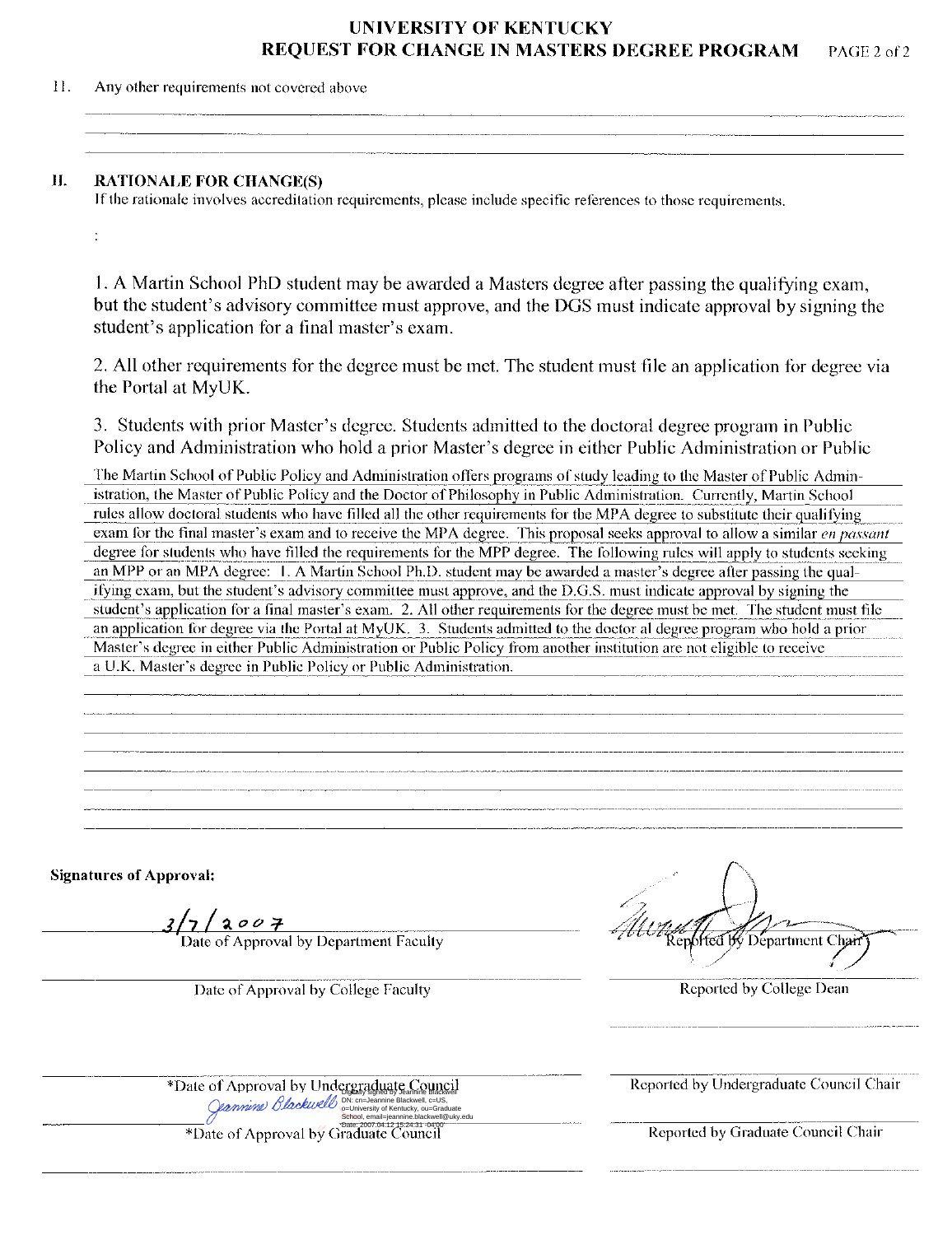\*Date of Approval by Senate Council

\*Date of Approval by University Senate

\*If applicable, as provided by the Rules of the University Senate

**ACTION OTHER THAN APPROVAL** 

Rev 07/06

Reported by Senate Council Office

Reported by Senate Council Office